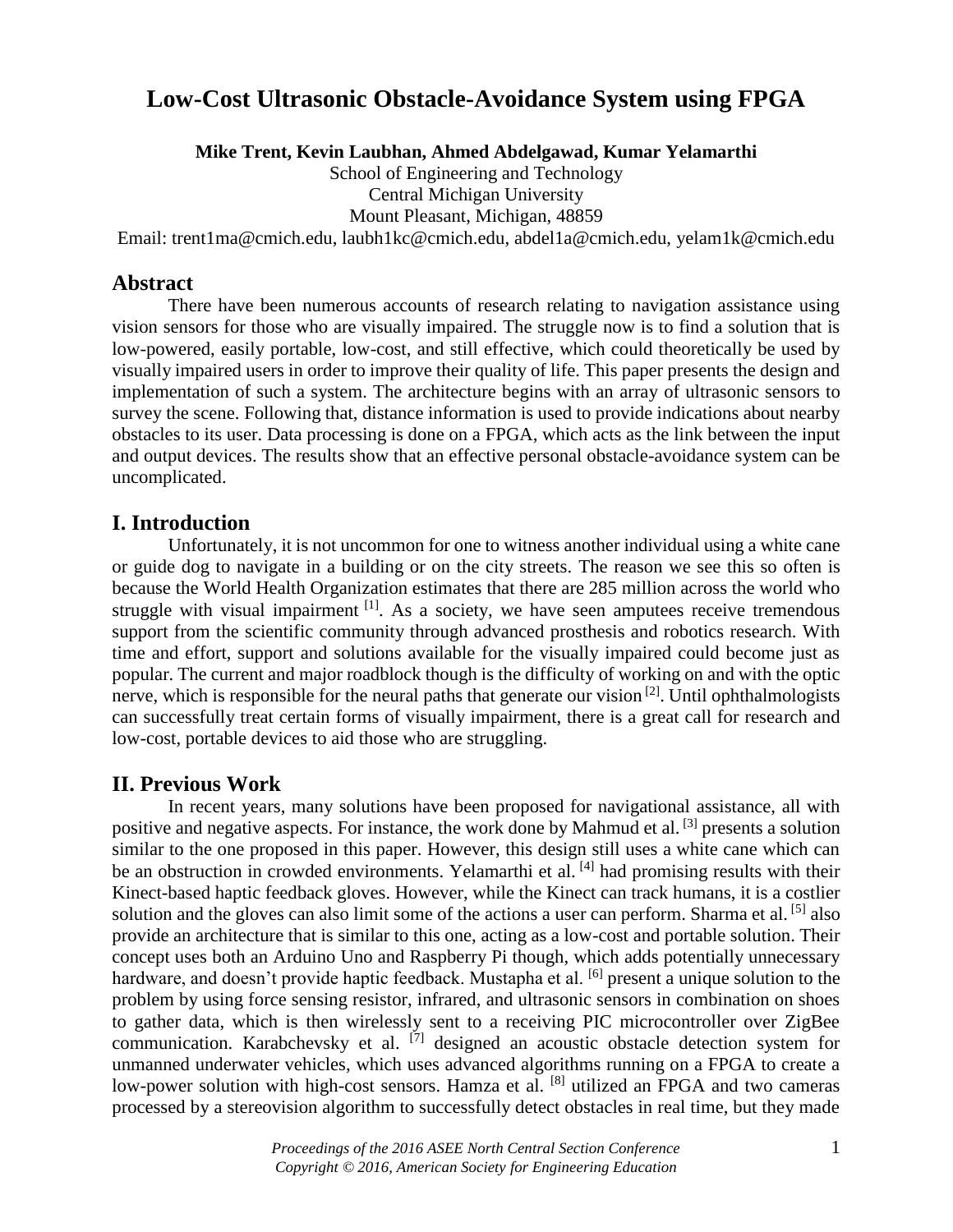no mention of cost or power consumption. Boroumand et al. <sup>[9]</sup> used a fuzzy algorithm on an FPGA with infrared sensors to successfully guide a robot along a path and avoid obstacles in its way, but they made no mention of power consumption or cost in their design. Nguyen et al. [10] designed an assistive device for the blind that uses an electrotactile display placed on the user's tongue, which is less convenient for users to wear, but still proved to be effective. Lapyko et al. [11] developed a navigation system intended to be used outdoors which relies on GPS, internet, and a smartphone. This system was low cost, but was focused on navigation and not obstacle avoidance. Scheggi et al. [12] developed a system utilizing a cane, vibrotactile bracelets, and glasses equipped with a camera. This system combines navigation and obstacle avoidance but without mention of cost or power consumption. Velazquez [13] outlines a number of wearable devices for the visually impaired that already exist today.

# **III. Design**

At the highest level, all obstacle avoidance systems can be broken down into three subsystems: input, output, and processing. The input component is responsible for measuring the existence of obstacles, or lack thereof, within the immediate surroundings. The output sub-system is responsible for alerting the user to nearby obstacles and providing some indication of how to avoid them. The processing sub-system receives the input, interprets the data, and translates it into information that the output sub-system can understand. Some obstacle avoidance systems are more complicated than others, but all need these three sub-systems.



Figure 1. Illustration of system architecture.

*Proceedings of the 2016 ASEE North Central Section Conference* 2 *Copyright © 2016, American Society for Engineering Education*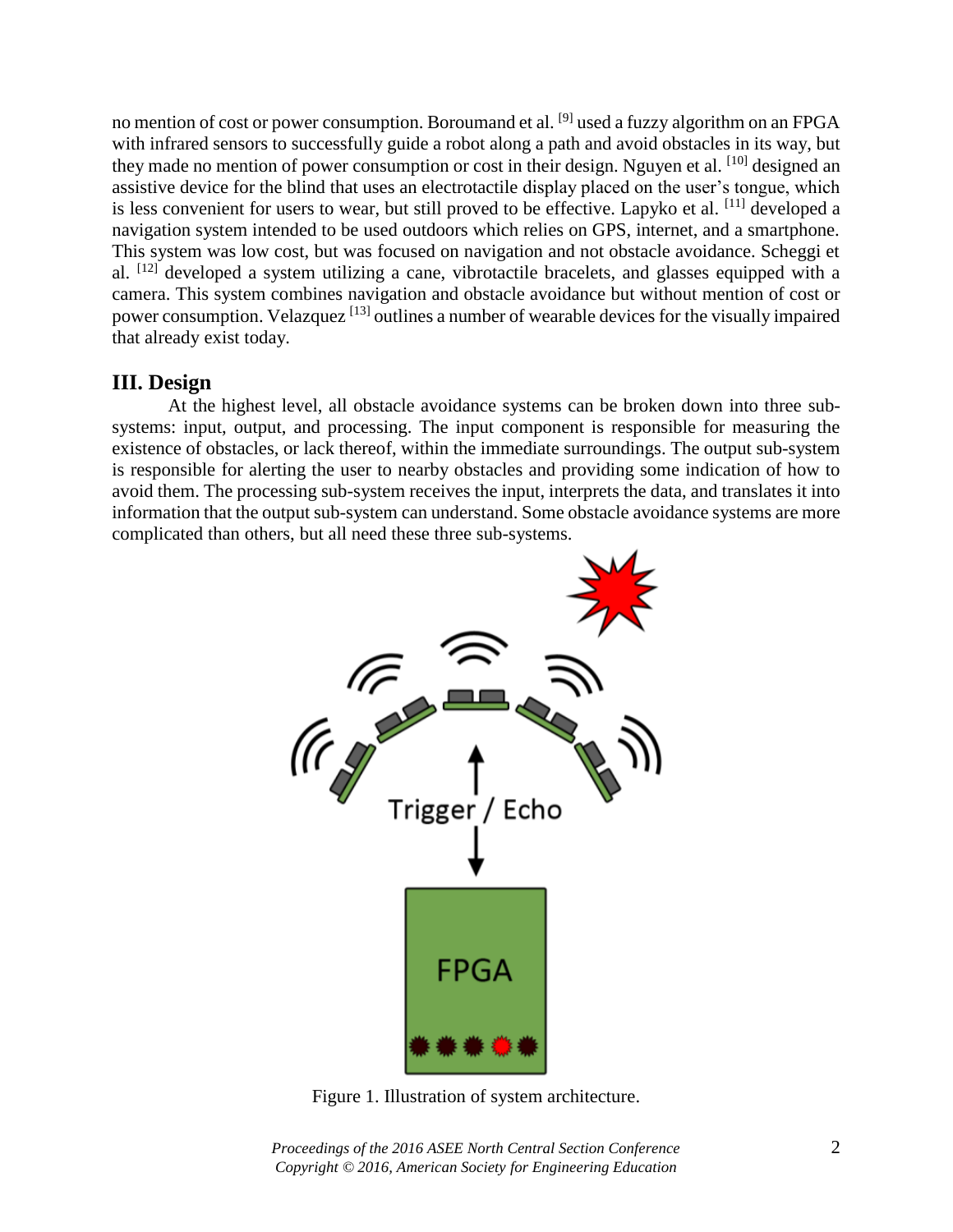### *A. Input*

The input sub-system needs to be able to accurately measure the space around the user and, from those measurements, be able to distinguish between empty space and an obstacle. It should be able to do this passively without requiring special attention from the user and without impeding the user's comfort or mobility. Ideally, the system would be able to take measurements without the user's awareness, allowing the user to pursue normal activity without hindrance.

Ultrasonic range sensors are well suited to this purpose. They have a range of measurement which is well suited for a person's immediate surroundings. They have good accuracy and can take measurements quickly enough to alert a person moving at a walking-pace to an obstacle in their path. They are small enough to wear, operate nearly silently, and are very inexpensive.

#### *B. Processing*

The processing sub-system translates the information from the input to a format that can be understood by the output sub-system. This task is often handled by a microprocessor, which is good at handling digital information. For simple processing, however, a field programmable gate array (FPGA) can do the same thing without the overhead of a microprocessor. Compared to a microprocessor for the same task, a FPGA is usually faster, lower power, and is not prone to programming errors like memory leaks and run-time exceptions. A FPGA does usually, however, require more time to design and implement.

#### *C. Output*

The output sub-system interfaces directly with the user. It must present information from the processing sub-system in a way that the user can understand and quickly react to. Ideally, it will do so in a way that doesn't overwhelm, confuse, or prevent the user from understanding stimuli that they normally can without the device, such as by playing audio instructions that drown out the voice of another person giving directions. The assumption is that a person using this device has limited vision, so a visual output would not normally make sense. However, those without complete vision loss can respond to some visual stimuli.

## **IV. Implementation**

#### *A. Input*

The input sub-system is an array of five ultrasonic sensors. Each ultrasonic sensor is an HC-SR04<sup>[14]</sup>, which can be cheaply purchased. This exact ranging module provides measuring functionality between 20 and 4000 mm. Accuracy of a stable reading will be within 3 mm. Each sensor has four pins, VCC, Trigger, Echo, and Ground. Together, the trigger and echo pins are responsible giving distance measurements that are read by the sensor. Initially, a high transistortransistor logic (TTL) pulse must be sent over the trigger pin for at least 10 µs. This signal causes the module to drive out an ultrasound at 40 kHz in the form of an eight cycle burst. Based on the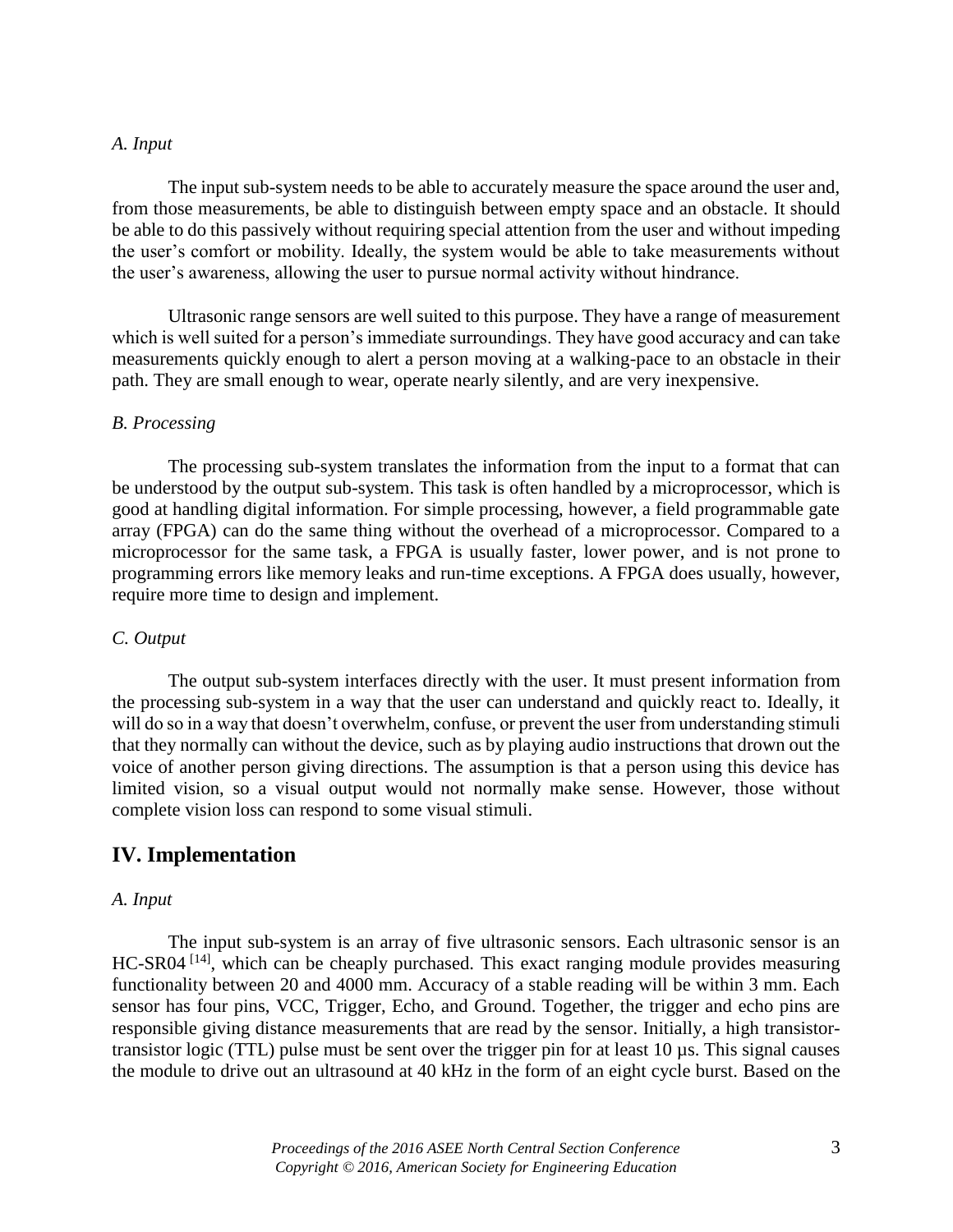time taken to hear the signal again after being reflected off an obstacle, the sensor generates a pulse width at the input's TTL level that corresponds to the magnitude of the distance measured.

The ultrasonic sensors operate at 5 V, while the FPGA operates at 3.6 V. The FPGA can provide a sufficient signal to trigger the ultrasonic sensors, however, the returning echo signal is too high voltage for the FPGA. A voltage divider, using a 1 kΩ resistor and a 680 Ω resistor, was used between the ultrasonic sensor and the FPGA to decrease this returning signal voltage.



Figure 2. Schematic of connection between FPGA and ultrasonic sensor.

#### *B. Processing*

The processing sub-system is implemented with a Xilinx Artix-7 FPGA (XC7A3DT-ICPG236C)<sup>[15]</sup>. The VHDL code written to program the FPGA was comprised to two primary components: a trigger generator and an echo meter.

The trigger generator was responsible for creating the 10 µs pulse required to trigger the ultrasonic sensors to start a measurement. The trigger generator worked by counting clock cycles. The first 10 µs worth of clock cycles would force the trigger signal to be high. After 10 µs, the trigger signal would be forced low for approximately 80 ms before resetting the clock cycle counter. This cycle repeats indefinitely. The result is a pulse being sent approximately every 80ms. All five ultrasonic sensors were wired to the same trigger generator for simultaneous measurement.

The echo meter component was designed to translate the response of the ultrasonic sensors into a numeric range value. It worked by waiting for the signal on the echo pin from the ultrasonic sensor to rise from low to high. Once high, the component counted clock cycles until the signal dropped low again. The duration of the echo is proportional to the distance measured. Every 5800 clock cycles at a frequency of 100 MHz corresponds to 1 cm measured. In this way, the total distance measured could be quantified.

### *C. Output*

Once the numeric measurement is obtained on the FPGA, an array of LEDs on the FPGA board are used to indicate the nearest obstacle. If any of the ultrasonic sensors reported a distance measurement less than 50 cm, an LED corresponding to the sensor with the smallest reading was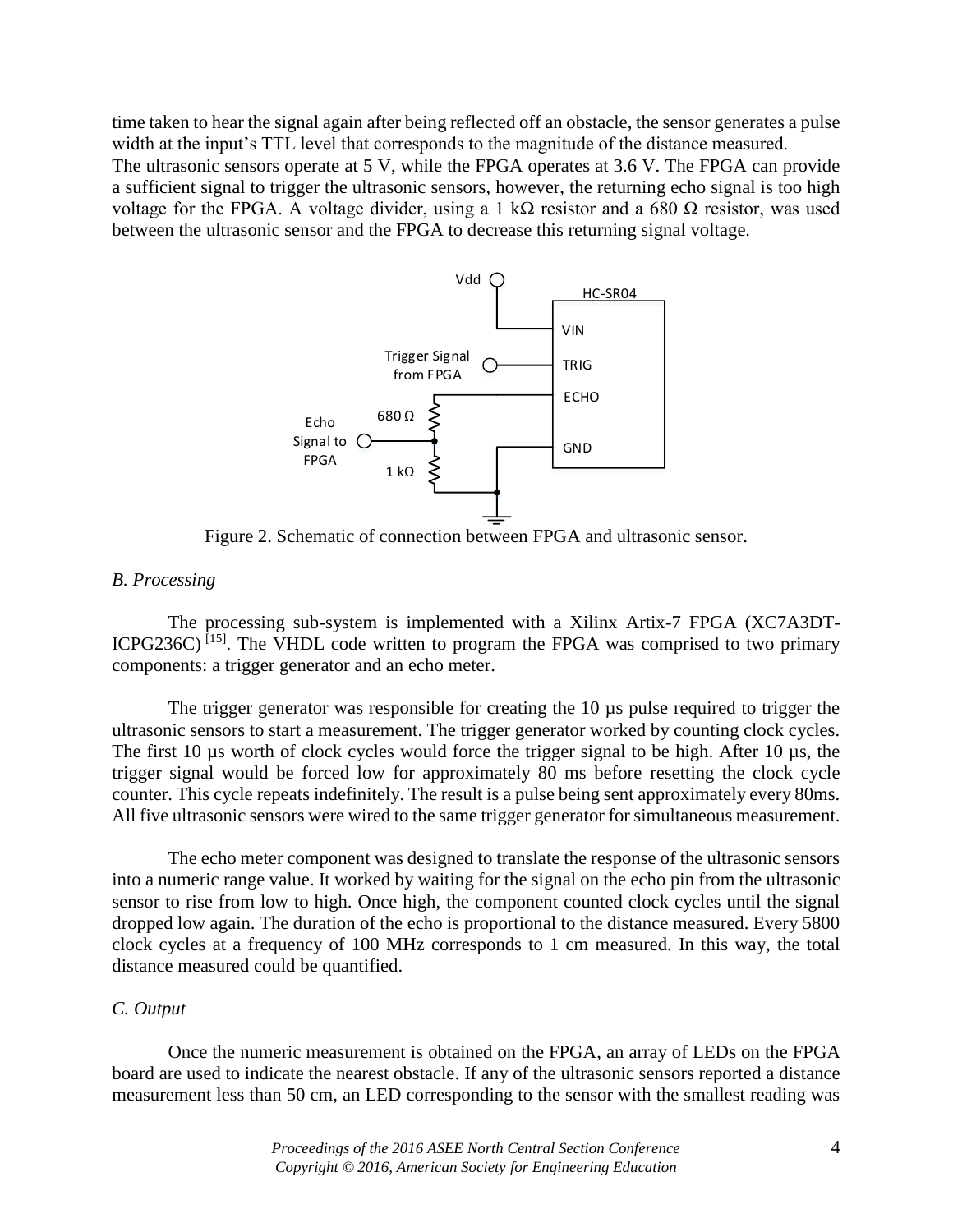illuminated. If no sensor reported a measurement of less than 50 cm, then none of the LEDs were illuminated.

This system of using onboard LEDs was not intended to be used in a final product. It was used because of time constraints and the need for testing. Ideally, a more sophisticated wearable solution would be implemented, but this system could easily be expanded to provide more advanced feedback for the user. One such system could be an array of small vibrotactile actuators worn around the user's waist that vibrate to indicate the direction of a nearby obstacle.

### **V. Results and Conclusion**

First, the accuracy of the individual ultrasonic sensor was tested. The sensor was mounted at a known distance from a variety of materials. One thousand measurements were quickly taken and recorded for each material at each known distance. The average distance measured by the sensor was recorded and compared to the known distance. Also calculated was the probability of detection. This was found by taking the number of measurements out of one thousand that successfully detected the material. Overall, the sensor reliability and accuracy was very good. The results can be seen in Table I.

| <b>Material</b> | <b>Distance</b><br>(cm) | <b>Probability</b><br>of<br><b>Detection</b> | Average<br>if<br><b>Detected</b><br>$(cm)$ |
|-----------------|-------------------------|----------------------------------------------|--------------------------------------------|
|                 | 100                     | 1.000                                        | 99.2                                       |
| Aluminum        | 200                     | 1.000                                        | 198.6                                      |
|                 | 300                     | 0.997                                        | 294.9                                      |
|                 | <i>100</i>              | 1.000                                        | 100.3                                      |
| Plastic         | 200                     | 1.000                                        | 197.1                                      |
|                 | 300                     | 1.000                                        | 296.5                                      |
|                 | 100                     | 1.000                                        | 96.9                                       |
| Styrofoam       | 200                     | 1.000                                        | 197.6                                      |
|                 | 300                     | 0.838                                        | 296.3                                      |
|                 | 100                     | 1.000                                        | 98.1                                       |
| Paper           | 200                     | 1.000                                        | 201.3                                      |
|                 | 300                     | 0.587                                        | 294.9                                      |

|  | Table I. Sensor Accuracy. |
|--|---------------------------|
|  |                           |

In order to test the implemented system, the array of ultrasonic sensors was placed on a wheeled cart with the FPGA. Large foam-core boards were placed throughout the room to serve as obstacles, and the user was instructed to navigate from one side of the room to the other by looking only at the LEDs on the FPGA board. The user's path was marked on the floor and the time taken to complete the course was recorded. Figures 1, 2, and 3 show the actual paths taken compared to the ideal path. Tables II and III show the quantified accuracy of the paths and the time taken to complete the courses.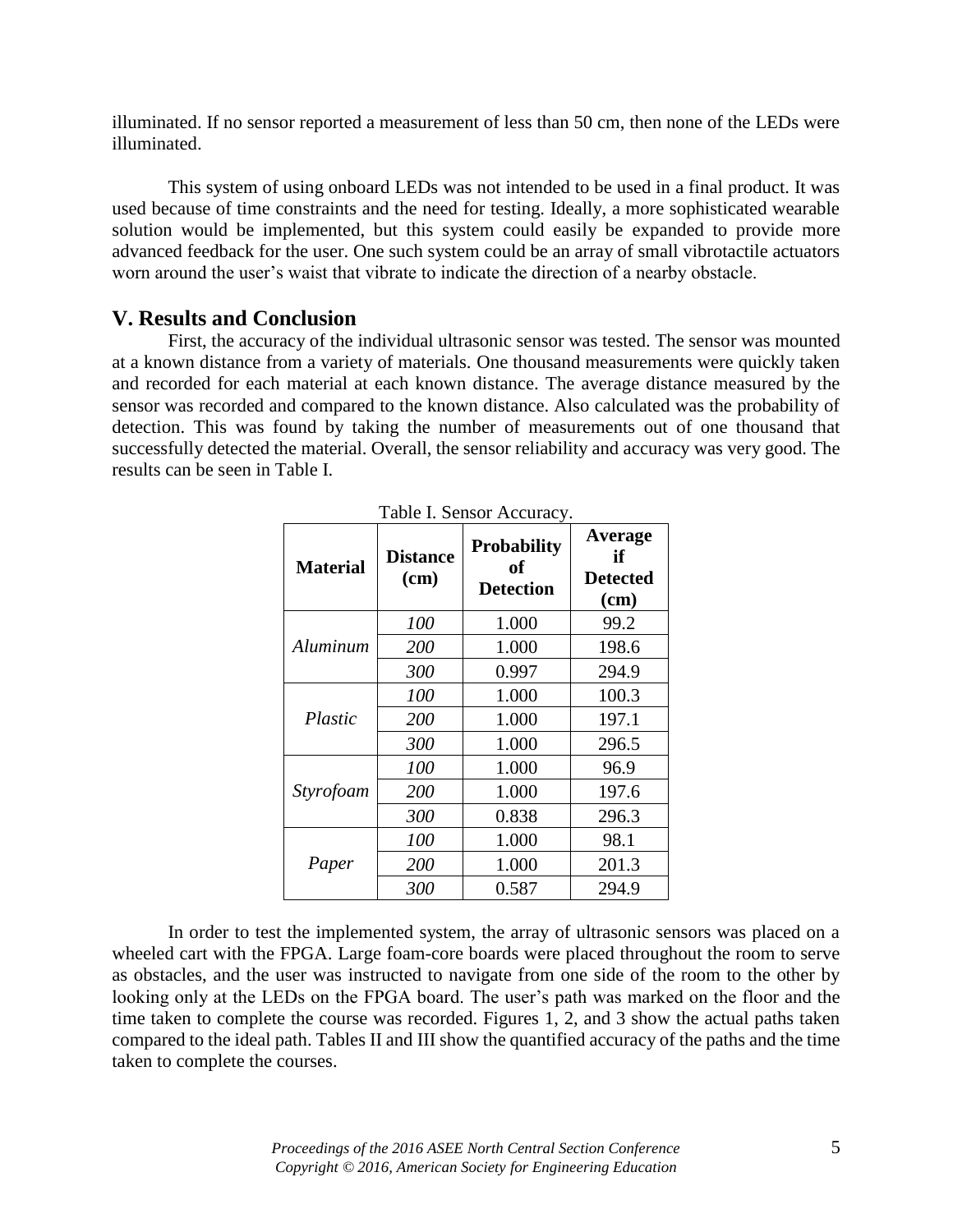

Figure 3. Map of paths and obstacles for test number 1.

The first course was the most simple to navigate, and both attempts resulted in paths that were similar to the ideal path. The relatively straight nature of the course made it easy to keep moving in the proper direction.



Figure 4. Map of paths and obstacles for test number 2.

The second course was a little more complicated than the first. While a direct path remained through the middle of the obstacles, the obstacle avoidance system did not accurately stay on the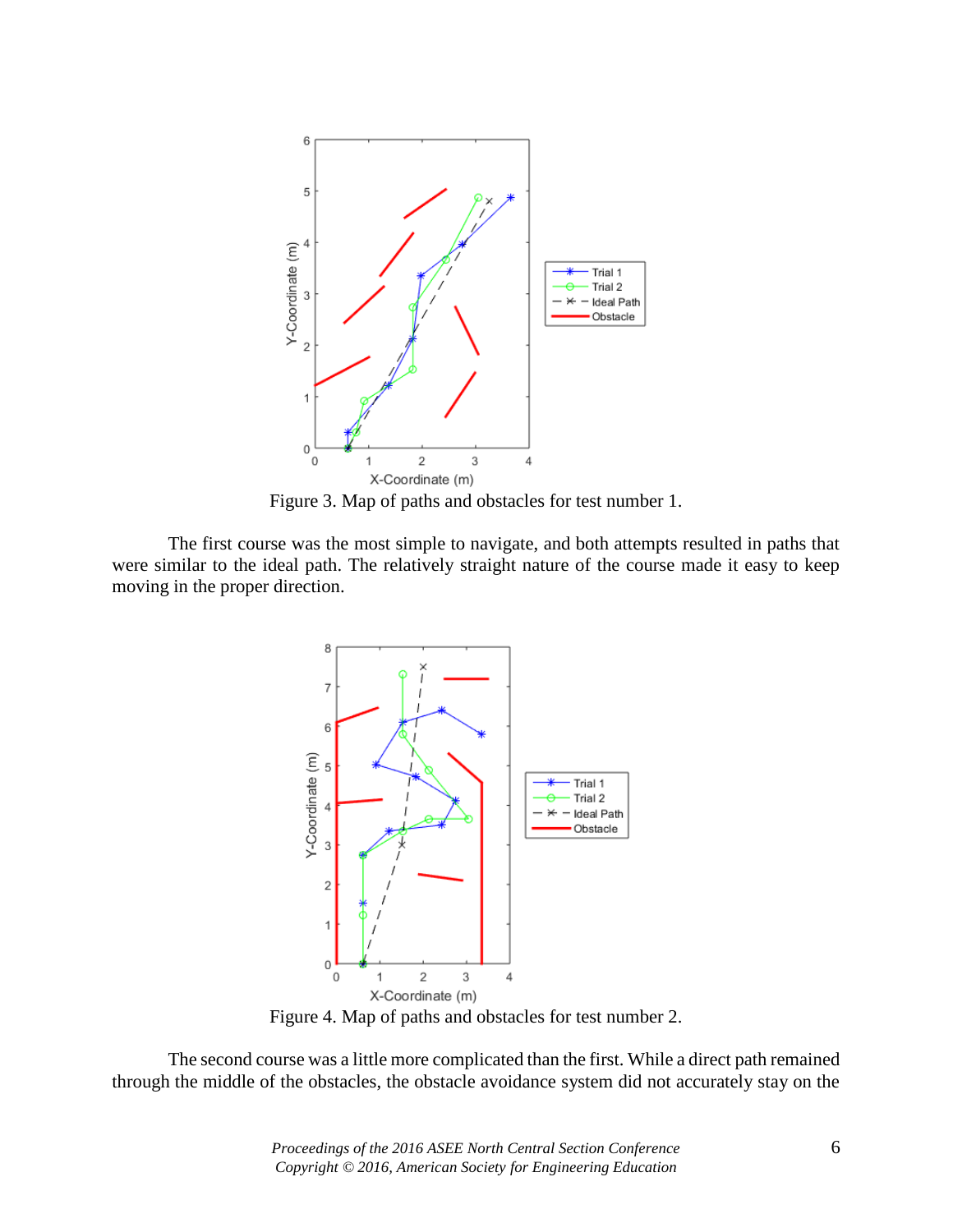path. The indication of nearby obstacles caused the user to follow an indirect path through the course. Trial 1 did not end in the same place as Trial 2.



Figure 5. Map of paths and obstacles for test number 3.

The third course was made more complicated without a direct path through the obstacles. The result, however, was that the user's actual path could not deviate much from the ideal path, so the accuracy remained relatively good. When given limited options, the obstacle avoidance system made the way clear to the user.

| Table II. Osci i alli Accuiac y. |                                              |         |  |
|----------------------------------|----------------------------------------------|---------|--|
| Test                             | <b>Additional Distance Traveled Compared</b> |         |  |
| #                                | to Ideal Path $(\%)$                         |         |  |
|                                  | Trial 1                                      | Trial 2 |  |
|                                  | 9.80                                         | 4.95    |  |
|                                  | 41.96                                        | 25.18   |  |
|                                  | 4.53                                         | 7.06    |  |

|  |  |  | Table II. User Path Accuracy. |
|--|--|--|-------------------------------|
|--|--|--|-------------------------------|

| Table III. User Travel Time. |  |
|------------------------------|--|
|------------------------------|--|

| Test | Time Taken to Reach End Destination |         |
|------|-------------------------------------|---------|
| #    | Trial 1                             | Trial 2 |
|      | 48.47                               | 54.57   |
|      | 1:43.57                             | 1:25.89 |
| っ    | 1:30.46                             | 1:53.07 |

Overall, the system worked as intended. It accurately detected nearby obstacles and informed the user of their positions relative to the device. Improvements can still be made to the output sub-system with regard to the method of delivering obstacle location information to the user.